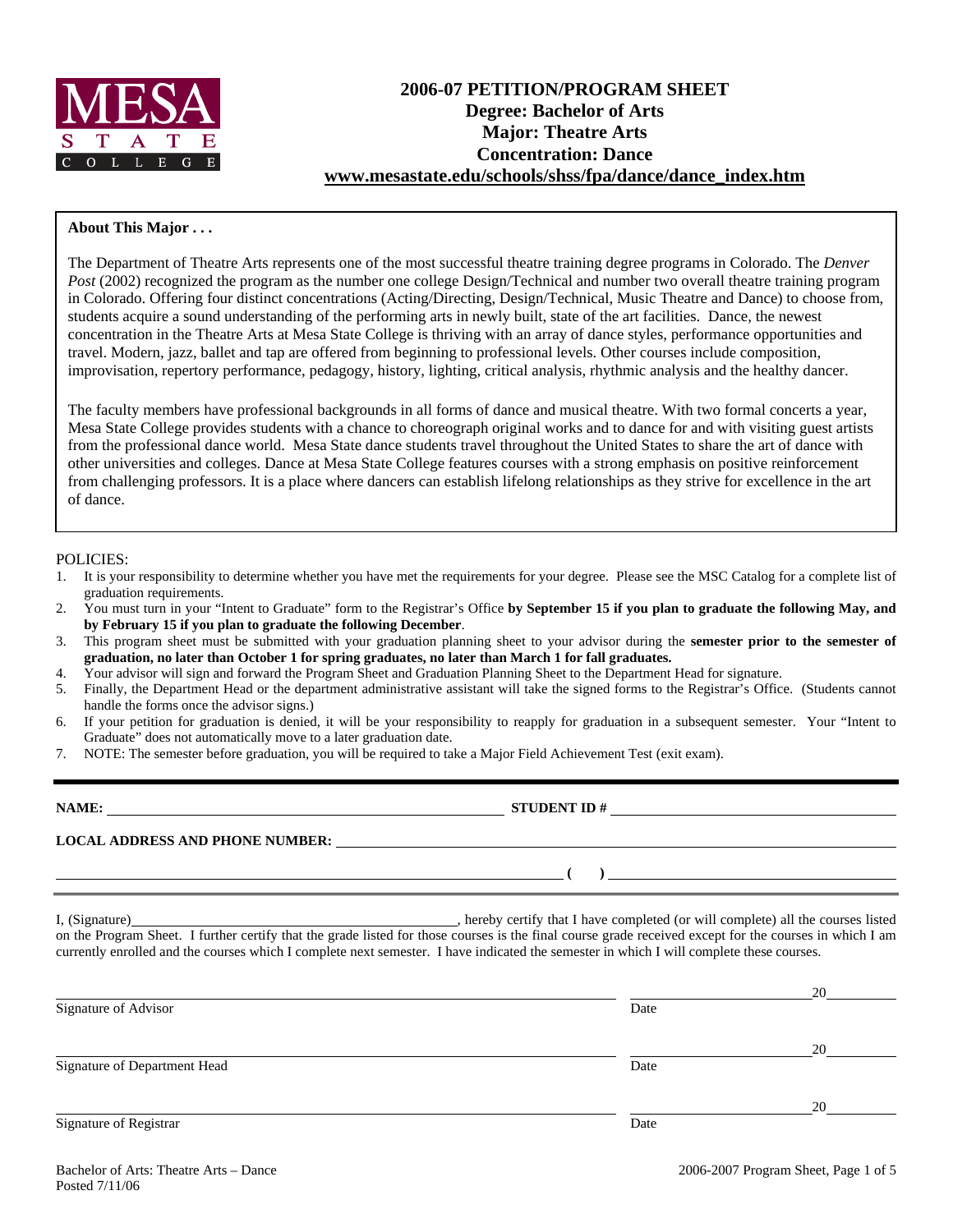- Must earn 120 semester hours and meet the academic residency requirements to earn a baccalaureate degree at Mesa State College.
- Must earn a minimum of 40 semester hours in upper division courses (i.e., 300-level and 400-level courses).
- A cumulative grade point average of 2.0 or higher must be maintained for all courses taken and for all courses in the major.
- When filling out this program sheet a course can only be used once, i.e., no double counting is allowed between categories.
- Excess KINA/HPWE courses beyond the two required and pre-collegiate courses (usually numbered below 100) cannot be used for graduation. • All degree requirements must be completed as described. Any exceptions or substitutions must be recommended in advance by the faculty advisor and approved by the Department Head.
- It is recommended that students work closely with a faculty advisor when selecting courses and scheduling classes prior to registration.
- Students are required to participate in exit examinations or other programs deemed necessary to comply with the college accountability requirement.

General Education Requirements (Minimum of 33 semester hours) See the M.S.C. catalog for the list of courses that meet the general education categories.

| Trns/Subs<br>Credit<br>Course<br>No.<br>Grade<br>Term<br>Year<br>English: ENGL 111 and 112 (6 semester hours, must receive a grade<br>of "C" or higher, must be completed by the time the student has 60<br>semester hours.)<br>*ENGL<br>*ENGL<br>*ENGL 129, Honors English, may be substituted for ENGL 111 and ENGL<br>112. Must earn a grade of "C" or better. May need to take additional electives. | Trns/Subs<br>Credit<br>Term<br>Course<br>No.<br>Grade<br>Year<br>Social and Behavioral Sciences: (6 Semester Hours)<br>Fine Arts: (3 semester hours)                                                                                                                                                                                            |
|----------------------------------------------------------------------------------------------------------------------------------------------------------------------------------------------------------------------------------------------------------------------------------------------------------------------------------------------------------------------------------------------------------|-------------------------------------------------------------------------------------------------------------------------------------------------------------------------------------------------------------------------------------------------------------------------------------------------------------------------------------------------|
| Math: MATH 110 or higher (3 semester hours, must receive a grade<br>of "C" or better, must be completed by the time the student has 60<br>semester hours.)<br><b>MATH</b>                                                                                                                                                                                                                                | <b>Natural Sciences:</b> (6 semester hours)<br>(At least one course must include a lab)                                                                                                                                                                                                                                                         |
| <b>Humanities:</b> (6 semester hours)                                                                                                                                                                                                                                                                                                                                                                    | <b>Applied Studies:</b> (3 semester hours)                                                                                                                                                                                                                                                                                                      |
| Other Requirements (9 semester hours)                                                                                                                                                                                                                                                                                                                                                                    |                                                                                                                                                                                                                                                                                                                                                 |
| Kinesiology: (3 Semester Hours)<br>Trns/Subs<br>Course<br>Credit<br>Term<br>No.<br>Grade<br>Year<br><b>KINE/HPWA</b><br>100<br>$\mathbf{1}$<br>KINA/HPWE/DANC<br>KINA/HPWE/DANC<br>See the M.S.C. catalog for the list of approved KINA/HPWE/Selected DANC courses.                                                                                                                                      | <b>Bachelor of Arts Degree Distinction:</b> (6 semester hours)<br>(Two consecutive classes in the same foreign language.)<br>Course<br>No.<br>Credit Grade Term<br>Year<br>Trns/Subs<br>FLA<br>3 <sup>7</sup><br>3<br>FLA<br>(FLAS 114 & $\overline{115}$ will <b>NOT</b> fulfill this requirement.) (Must receive a grade of "C" or<br>above.) |
| Theatre Arts - Dance Major Requirements (57 semester hours)                                                                                                                                                                                                                                                                                                                                              |                                                                                                                                                                                                                                                                                                                                                 |
| Theatre Core (12 semester hours)<br>Trns/Subs<br>Credit<br>Course<br>Grade<br>Term<br>No.<br>Year<br>THEA<br>322<br>$\overline{\mathbf{3}}$<br>$\mathfrak{Z}$<br><b>THEA</b><br>401                                                                                                                                                                                                                      | Trns/Subs<br>Course<br>No.<br>Credit<br>Grade<br>Term<br>Year<br>Select 3 semester hours from THEA 119, THEA 120, THEA 219,<br><b>THEA 220</b><br>or THEA 147, THEA 148, THEA 247, THEA 248,<br>or DANP 157, DANP 257, DANP 357:                                                                                                                |

THEA 472 3 1

<u>1980 - Johann Stoff, Amerikaansk politiker († 1908)</u>

**Continued on page 3** 

 $\frac{1}{1}$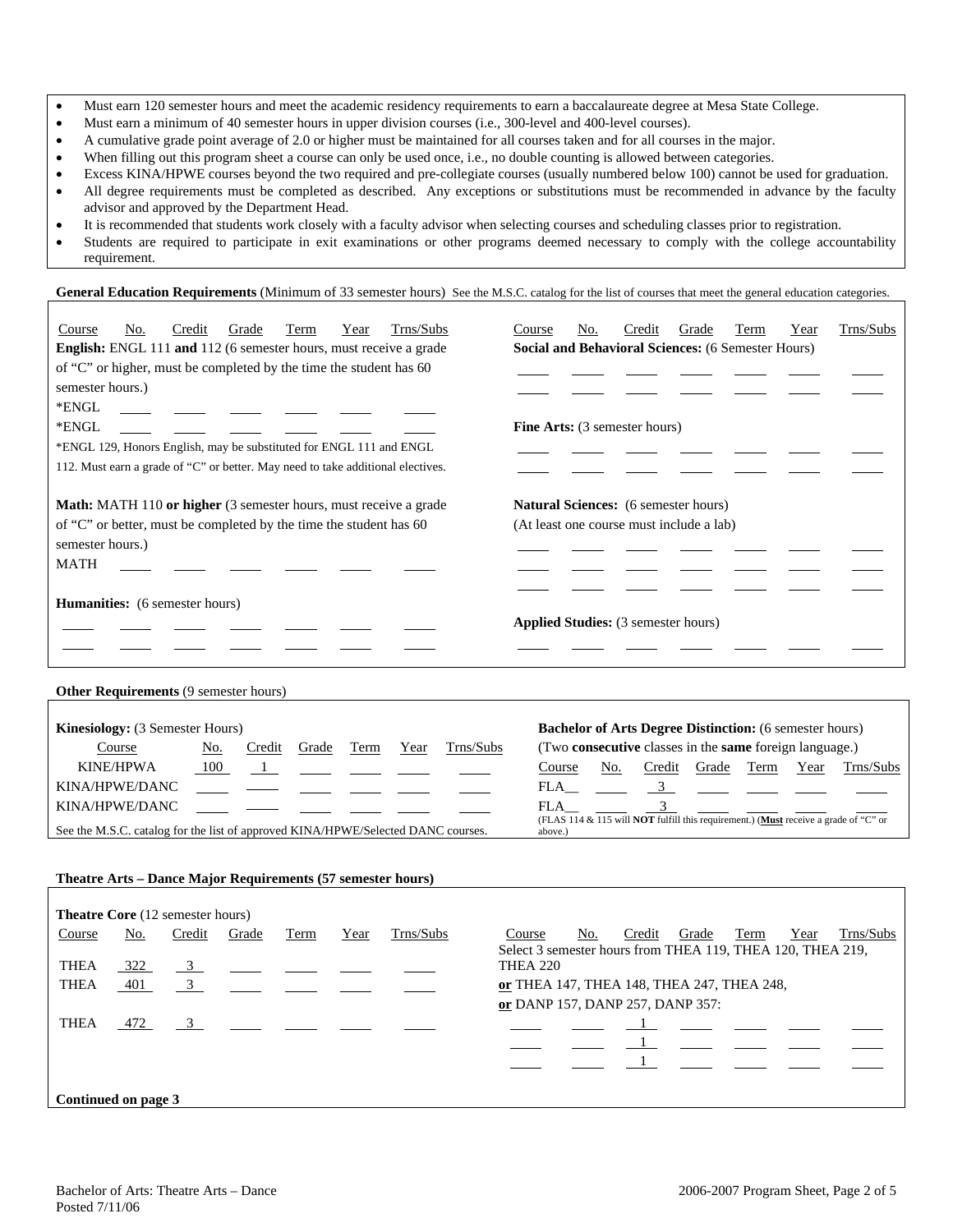#### **Theatre Arts – Dance Major Requirements (57 semester hours)**

|                                          |            |                                     |       |      |      | <b>Dance Concentration</b> (38 Semester Hours Dance, 7 Semester Hours support) |                                                                        |     |               |       |                                                                                  |      |           |
|------------------------------------------|------------|-------------------------------------|-------|------|------|--------------------------------------------------------------------------------|------------------------------------------------------------------------|-----|---------------|-------|----------------------------------------------------------------------------------|------|-----------|
| Course<br><b>DANC</b>                    | No.<br>225 | Credit<br>$\overline{\phantom{0}3}$ | Grade | Term | Year | Trns/Subs                                                                      | Course<br>Select 5 semester hours from DANC or DANP:                   | No. | Credit        | Grade | Term                                                                             | Year | Trns/Subs |
| <b>DANC</b>                              | 250        | $\overline{2}$                      |       |      |      |                                                                                | DAN                                                                    |     |               |       |                                                                                  |      |           |
| <b>DANC</b>                              | 255        | $\overline{\mathbf{3}}$             |       |      |      |                                                                                | DAN                                                                    |     |               |       |                                                                                  |      |           |
| <b>DANC</b>                              | $-271$     | $\frac{2}{2}$                       |       |      |      |                                                                                | DAN                                                                    |     |               |       | <u>and</u> and                                                                   |      |           |
| <b>DANC</b>                              | 277        | $\frac{2}{2}$                       |       |      |      |                                                                                | DAN                                                                    |     |               |       |                                                                                  |      |           |
| <b>DANC</b>                              | 279        | $\frac{2}{2}$                       |       |      |      |                                                                                | DAN                                                                    |     |               |       |                                                                                  |      |           |
| <b>DANC</b>                              | 315        | $\frac{3}{2}$                       |       |      |      |                                                                                | Select 5 sem hrs from DANP 370, 470, 375, 475, 376, 476, 378 or 478)*: |     |               |       |                                                                                  |      |           |
| <b>DANC</b>                              | 316        | $\overline{3}$                      |       |      |      |                                                                                | <b>DANP</b>                                                            |     |               |       | $\mathbf{1}$ and $\mathbf{1}$ and $\mathbf{1}$ and $\mathbf{1}$ and $\mathbf{1}$ |      |           |
| <b>DANC</b>                              | 328        | $\overline{3}$                      |       |      |      |                                                                                | <b>DANP</b>                                                            |     |               |       |                                                                                  |      |           |
| 177L, 270, 275, 276, 278 or 280:         |            |                                     |       |      |      | Select 4 sem hrs from DANC 160 & 160L, 169 & 169L, 174 & 174L, 177 &           | <b>DANP</b>                                                            |     |               |       |                                                                                  |      |           |
| <b>DANC</b>                              |            |                                     |       |      |      |                                                                                | <b>DANP</b>                                                            |     |               |       |                                                                                  |      |           |
| <b>DANC</b>                              |            |                                     |       |      |      |                                                                                | <b>DANP</b>                                                            |     |               |       |                                                                                  |      |           |
| <b>DANC</b>                              |            |                                     |       |      |      |                                                                                |                                                                        |     |               |       | *Each class may be repeated once for credit                                      |      |           |
| <b>DANC</b>                              |            |                                     |       |      |      |                                                                                | Select 1 semester hour from DANP 297, 397, 497:                        |     |               |       |                                                                                  |      |           |
|                                          |            |                                     |       |      |      |                                                                                | <b>DANP</b>                                                            |     |               |       |                                                                                  |      |           |
| Dance Support Courses (7 semester hours) |            |                                     |       |      |      |                                                                                |                                                                        |     |               |       |                                                                                  |      |           |
| <b>DANC</b>                              | 219        | $\frac{2}{2}$                       |       |      |      |                                                                                | Select one course from THEA 151, 244, or 260:                          |     |               |       |                                                                                  |      |           |
| <b>MUSA</b>                              | 266        | $\overline{3}$                      |       |      |      |                                                                                | <b>THEA</b>                                                            |     | $\frac{3}{2}$ |       |                                                                                  |      |           |
|                                          |            |                                     |       |      |      |                                                                                |                                                                        |     |               |       |                                                                                  |      |           |

#### **Production Requirements**

*Each dance student will audition for four mainstage productions a year (fall/spring semesters) and if cast, appear in the productions. If not cast, students will fulfill production obligations in a crewing position (fall/spring semesters).*  Freshman \_\_\_ \_\_\_ \_\_\_ Sophomore \_\_\_ \_\_\_ \_\_\_ Junior \_\_\_ \_\_\_ \_\_ \_\_ Senior

| Electives (All college level courses appearing on your final transcript, not listed above that will bring your total semester hours to 120 hours.<br>Excludes KINA/HPWE activity courses.) (21 semester hours; additional upper division hours may be needed.) |     |        |       |      |      |           |        |     |        |       |      |      |           |
|----------------------------------------------------------------------------------------------------------------------------------------------------------------------------------------------------------------------------------------------------------------|-----|--------|-------|------|------|-----------|--------|-----|--------|-------|------|------|-----------|
| Course                                                                                                                                                                                                                                                         | No. | Credit | Grade | Term | Year | Trns/Subs | Course | No. | Credit | Grade | Term | Year | Trns/Subs |
|                                                                                                                                                                                                                                                                |     |        |       |      |      |           |        |     |        |       |      |      |           |
|                                                                                                                                                                                                                                                                |     |        |       |      |      |           |        |     |        |       |      |      |           |
|                                                                                                                                                                                                                                                                |     |        |       |      |      |           |        |     |        |       |      |      |           |
|                                                                                                                                                                                                                                                                |     |        |       |      |      |           |        |     |        |       |      |      |           |
|                                                                                                                                                                                                                                                                |     |        |       |      |      |           |        |     |        |       |      |      |           |

## **GRADUATION INFORMATION**

See the "Undergraduate Graduation Requirements" in the Mesa State College catalog for additional graduation information.

**GENERAL EDUCATION REQUIREMENTS** (Minimum of 33 Semester Hours) See current Mesa State College catalog for list of courses that fulfill the requirements below. If one (or more) of the selections below is required in your major, you must use it to fulfill the major requirement and **make a different selection to meet the general education requirement. The courses may not be used to fulfill both requirements.**

**English – 6** Semester Hours (Must be **completed** before student has 60 semester hours. Must receive grade of "C" or above.) ENGL 111 **and** ENGL 112 **or** ENGL 129 *(by permission)*

**Mathematics – 3** Semester Hours chosen from: MATH 110 **or higher** (Must be **completed** before student has 60 semester hours. Must receive grade of "C" or above.)

**Humanities – 6** semester hours

**Social and Behavioral Sciences – 6** semester hours

**Fine Arts – 3** semester hours

**Natural Sciences – 6** semester hours (At least one course must include a lab.)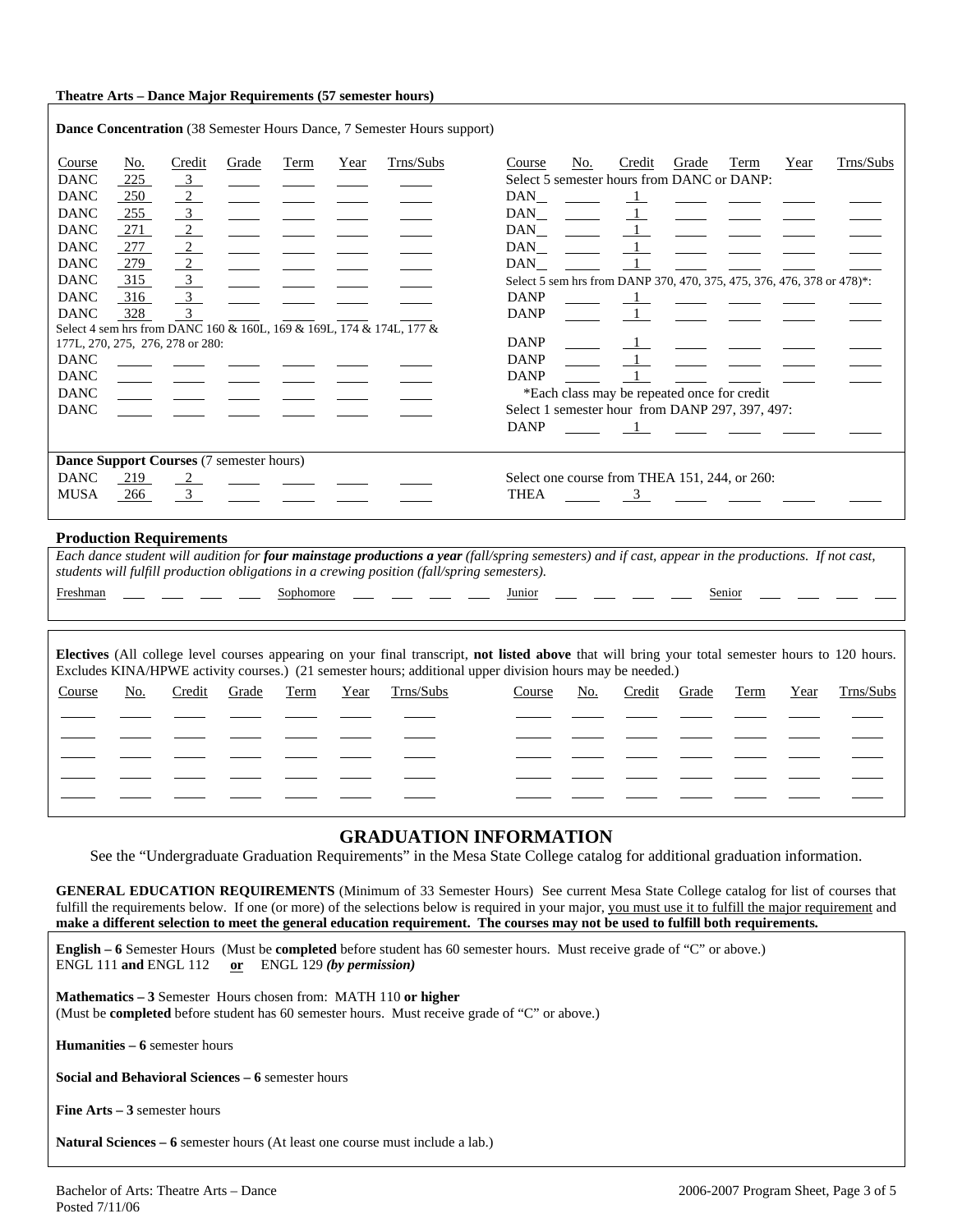### **OTHER REQUIREMENTS** (9 Semester Hours)

| <b>Kinesiology</b> $-3$ Semester Hours                                                                                          |               |                                                                     |  |  |  |  |  |
|---------------------------------------------------------------------------------------------------------------------------------|---------------|---------------------------------------------------------------------|--|--|--|--|--|
| Each student must take KINE/HPWA 100 together with two KINA/HPWE/Selected DANC courses. See current catalog for listing.        |               |                                                                     |  |  |  |  |  |
|                                                                                                                                 |               |                                                                     |  |  |  |  |  |
| <b>Degree Distinction – 6 Semester Hours</b>                                                                                    |               |                                                                     |  |  |  |  |  |
| Select from one of the following sequences:                                                                                     |               |                                                                     |  |  |  |  |  |
| FLAF 111 followed by FLAF 112                                                                                                   | <sub>or</sub> | FLAG 111 followed by FLAG 112                                       |  |  |  |  |  |
| Or FLAS 111 <i>followed by</i> FLAS 112                                                                                         | or            | Two <b>consecutive</b> classes in the <b>same</b> foreign language. |  |  |  |  |  |
| *(FLAS 114 & 115 will <b>NOT</b> fulfill this requirement. <b>Must</b> receive a grade of "C" or above in <b>both</b> classes.) |               |                                                                     |  |  |  |  |  |

# **Theatre Arts – Dance** (57 Semester Hours)

| <b>Theatre Core</b> (12 Semester Hours)                                                                                          |                                             |
|----------------------------------------------------------------------------------------------------------------------------------|---------------------------------------------|
| THEA 322 Stage Management                                                                                                        |                                             |
| THEA 401 Performing Arts Management                                                                                              |                                             |
| THEA 472 Performance Seminar                                                                                                     |                                             |
| Three Semester Hours chosen from:                                                                                                |                                             |
| THEA 119, 120, 219, 220 Technical Performance or THEA 147, 148, 247, 248 Drama Performance or DANP 157, 257, 357 Repertory Dance |                                             |
|                                                                                                                                  |                                             |
|                                                                                                                                  |                                             |
| <b>Dance Emphasis</b> (38 Semester Hours)                                                                                        |                                             |
| DANC 225 The Healthy Dancer                                                                                                      | Select 5 semester hours from:               |
| DANC 250 Beginning Dance Improvisation                                                                                           | DANC or DANP                                |
| DANC 255 Beginning Dance Composition                                                                                             | Select 5 semester hours from:*              |
| DANC 271 Principles of Modern Dance                                                                                              | DANP 370 Modern Dance Technique             |
| DANC 277 Principles of Ballet                                                                                                    | DANP 470 Modern Dance Technique             |
| DANC 279 Principles of Jazz and Tap Dance                                                                                        | DANP 375 Jazz Dance Technique               |
| DANC 315 Dance History                                                                                                           | DANP 475 Jazz Dance Technique               |
| DANC 316 Dance History & Philosophy in the 20 <sup>th</sup> Century                                                              | DANP 376 Ballet Technique                   |
| DANC 328 Rhythmic Analysis in Dance                                                                                              | DANP 476 Ballet Technique                   |
| Select 4 semester hours from:                                                                                                    | DANP 378 Tap Dance Technique                |
| DANC 169 Beginning Modern Dance with                                                                                             | DANP 478 Tap Dance Technique                |
| DANC 169L Beginning Modern Dance Lab                                                                                             | Select 1 semester hour from:                |
| DANC 270 Theory and Practice of Modern Dance                                                                                     | DANP 297 Choreography Practicum             |
| DANC 275 Theory and Practice of Jazz Dance                                                                                       | DANP 397 Choreography Practicum II          |
| DANC 174 Beginning Jazz Dance with                                                                                               | DANP 497 Choreography Practicum III         |
| DANC 174L Beginning Jazz Dance Lab                                                                                               |                                             |
| DANC 276 Theory and Practice of Ballet                                                                                           |                                             |
| DANC 160 Beginning Ballet with                                                                                                   | *Each class may be repeated once for credit |
| DANC 160L Beginning Ballet Lab                                                                                                   |                                             |
| DANC 177 Beginning Tap Dance with                                                                                                |                                             |
| DANC 177L Beginning Tap Dance Lab                                                                                                |                                             |
| DANC 278 Theory and Practice of Tap Dance                                                                                        |                                             |
| DANC 280 Theory and Practice of Hip Hop                                                                                          |                                             |
| Dance Support Courses (7 semester hours)                                                                                         |                                             |
| DANC 219 Ballroom Dance                                                                                                          |                                             |
| MUSA 266 History of Popular Music                                                                                                |                                             |
| Select 1 course from:                                                                                                            |                                             |
| THEA 151 Acting I: Beginning Acting or THEA 244 Theatre Practice: Beginning Lighting or THEA 260 Costume Construction I          |                                             |

### **General Electives: 21 Semester Hours;** additional upper division hours may be needed.

Students are required to participate in exit examinations or other programs deemed necessary to comply with the college accountability requirement. All degree requirements must be completed as described above. Any exceptions or substitutions must be recommended in advance by the faculty advisor and approved by the Department Head.